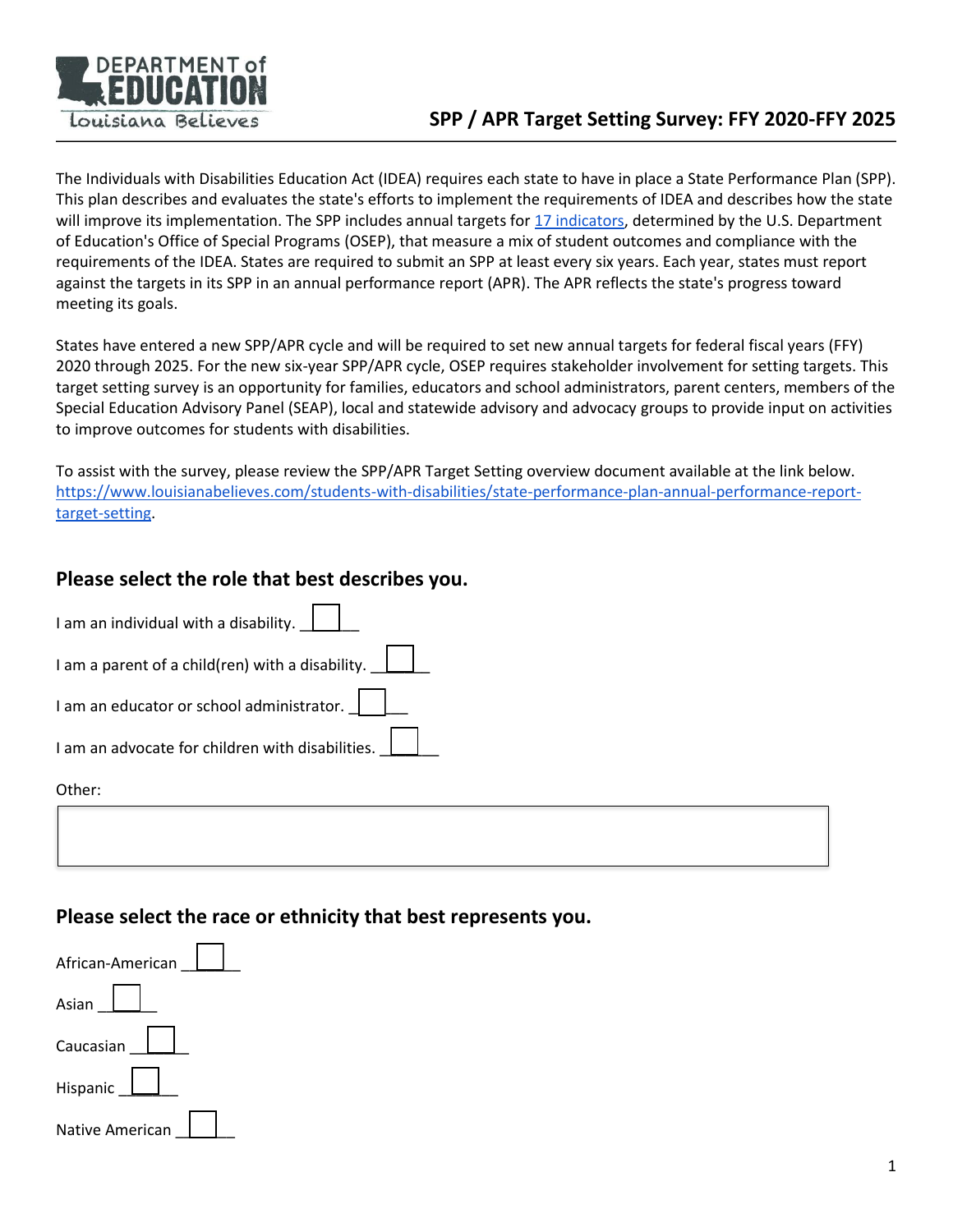

| Pacific Islander     |
|----------------------|
| Two or More Races    |
| Prefer Not to Answer |

### **After reviewing the information in the SPP/APR Target Setting overview document, please propose targets for each indicator. Target proposals can be a specific number or range.**

Indicator 1: Graduation rate for students with disabilities.

| <b>INDICATOR 1</b>                                                                        | <b>FFY 2020</b> | FFY 2021   FFY 2022   FFY 2023 | <b>FFY 2024</b> | <b>FFY 2025</b> |
|-------------------------------------------------------------------------------------------|-----------------|--------------------------------|-----------------|-----------------|
| Percent of students with<br>disabilities graduating with a<br>regular high school diploma |                 |                                |                 |                 |

Justification:

Indicator 2: Dropout rate for students with disabilities.

| INDICATOR 2                                                                             | <b>FFY 2020</b> | FFY 2021   FFY 2022   FFY 2023 | <b>FFY 2024</b> | <b>FFY 2025</b> |
|-----------------------------------------------------------------------------------------|-----------------|--------------------------------|-----------------|-----------------|
| Percent of students with<br>disabilities, ages 14-21, who<br>dropped out of high school |                 |                                |                 |                 |

Justification:

Indicator 3A: Participation rates for students with disabilities on statewide assessments.

| <b>INDICATOR 3A</b>                                             | <b>FFY 2020</b> |  | FFY 2021   FFY 2022   FFY 2023 | <b>FFY 2024</b> | <b>FFY 2025</b> |
|-----------------------------------------------------------------|-----------------|--|--------------------------------|-----------------|-----------------|
| Participation rates on reading<br>assessments for students with |                 |  |                                |                 |                 |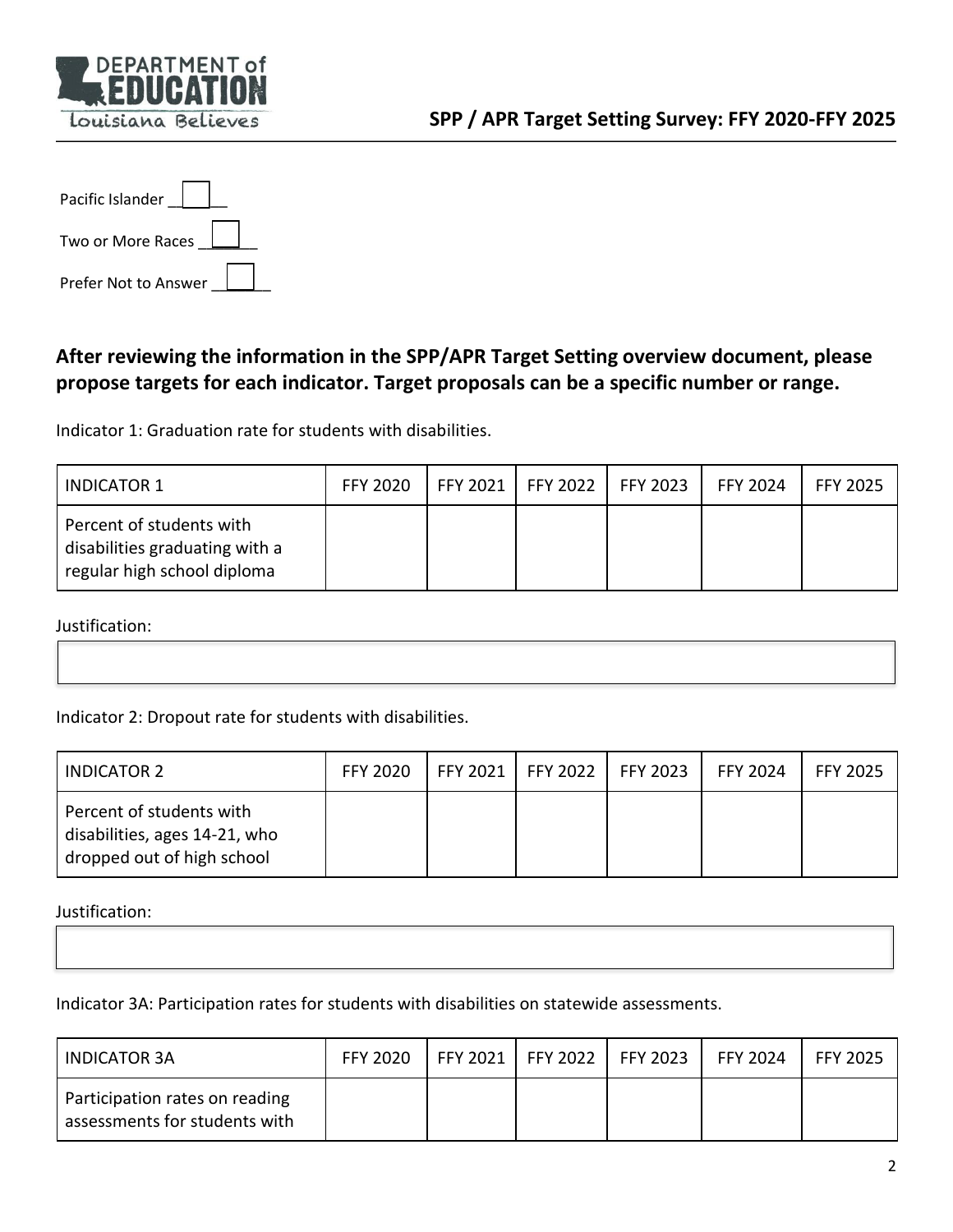

| disabilities in 4th grade                                                                      |  |  |  |
|------------------------------------------------------------------------------------------------|--|--|--|
| Participation rates on math<br>assessments for students with<br>disabilities in 4th grade      |  |  |  |
| Participation rates on reading<br>assessments for students with<br>disabilities in 8th grade   |  |  |  |
| Participation rates on math<br>assessments for students with<br>disabilities in 8th grade      |  |  |  |
| Participation rates on reading<br>assessments for students with<br>disabilities in high school |  |  |  |
| Participation rates on math<br>assessments for students with<br>disabilities in high school    |  |  |  |

Justification:

Indicator 3B: Proficiency rates for students with disabilities against grade level academic achievement standards (LEAP 2025).

| <b>INDICATOR 3B</b>                                                                                                                                 | <b>FFY 2020</b> | FFY 2021 | <b>FFY 2022</b> | <b>FFY 2023</b> | <b>FFY 2024</b> | <b>FFY 2025</b> |
|-----------------------------------------------------------------------------------------------------------------------------------------------------|-----------------|----------|-----------------|-----------------|-----------------|-----------------|
| Proficiency rates on reading<br>assessments for students with<br>disabilities against grade level<br>academic achievement<br>standards in 4th grade |                 |          |                 |                 |                 |                 |
| Proficiency rates on math<br>assessments for students with<br>disabilities against grade level<br>academic achievement<br>standards in 4th grade    |                 |          |                 |                 |                 |                 |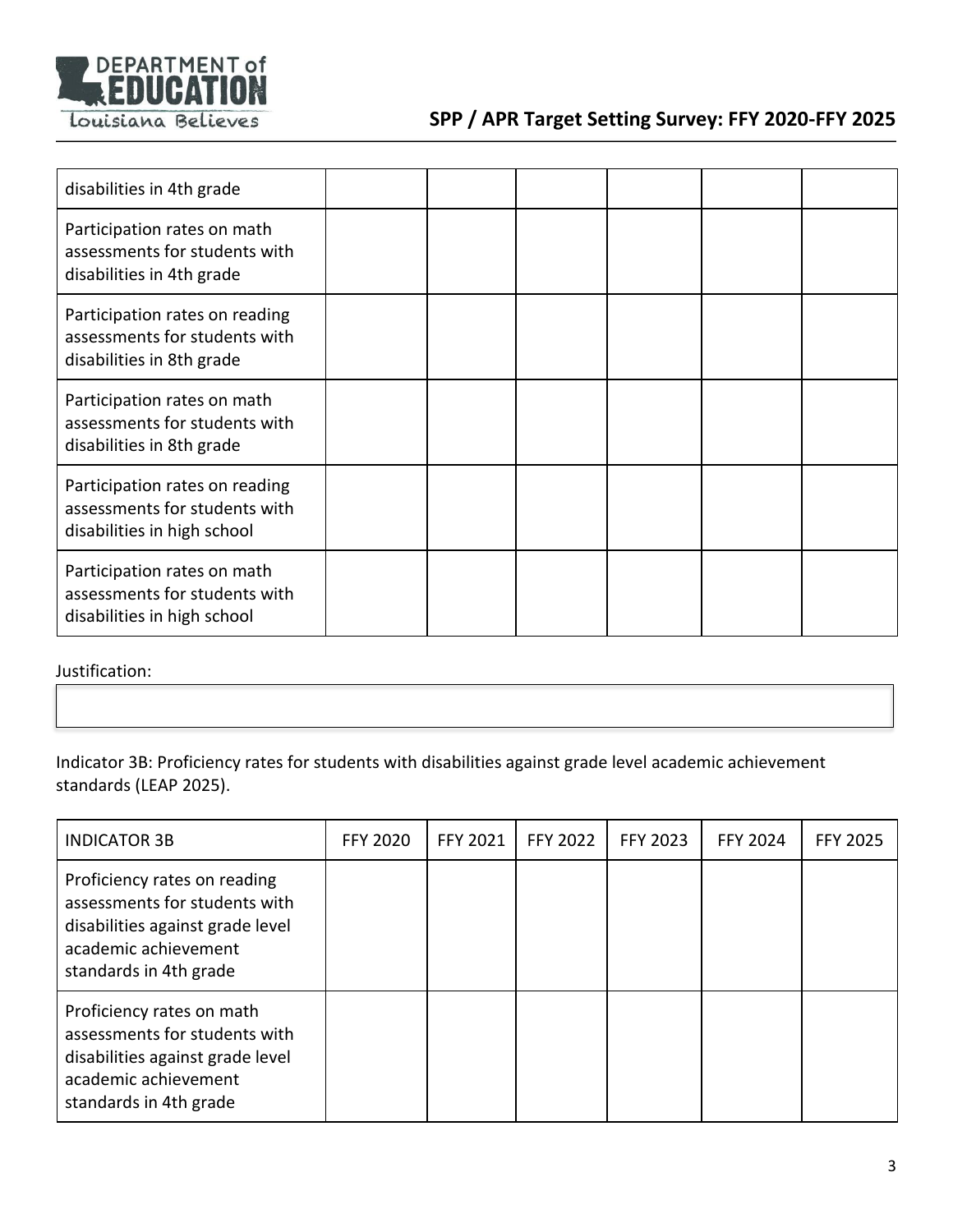

| Proficiency rates on reading<br>assessments for students with<br>disabilities against grade level<br>academic achievement<br>standards in 8th grade   |  |  |  |
|-------------------------------------------------------------------------------------------------------------------------------------------------------|--|--|--|
| Proficiency rates on math<br>assessments for students with<br>disabilities against grade level<br>academic achievement<br>standards in 8th grade      |  |  |  |
| Proficiency rates on reading<br>assessments for students with<br>disabilities against grade level<br>academic achievement<br>standards in high school |  |  |  |
| Proficiency rates on math<br>assessments for students with<br>disabilities against grade level<br>academic achievement<br>standards in high school    |  |  |  |

Justification:

Indicator 3C: Proficiency rates for students with disabilities against alternate academic achievement standards (LEAP Connect).

| <b>INDICATOR 3C</b>                                                                                                                               | <b>FFY 2020</b> | FFY 2021 | <b>FFY 2022</b> | <b>FFY 2023</b> | <b>FFY 2024</b> | <b>FFY 2025</b> |
|---------------------------------------------------------------------------------------------------------------------------------------------------|-----------------|----------|-----------------|-----------------|-----------------|-----------------|
| Proficiency rates on reading<br>assessments for students with<br>disabilities against alternate<br>academic achievement<br>standards in 4th grade |                 |          |                 |                 |                 |                 |
| Proficiency rates on math<br>assessments for students with<br>disabilities against alternate                                                      |                 |          |                 |                 |                 |                 |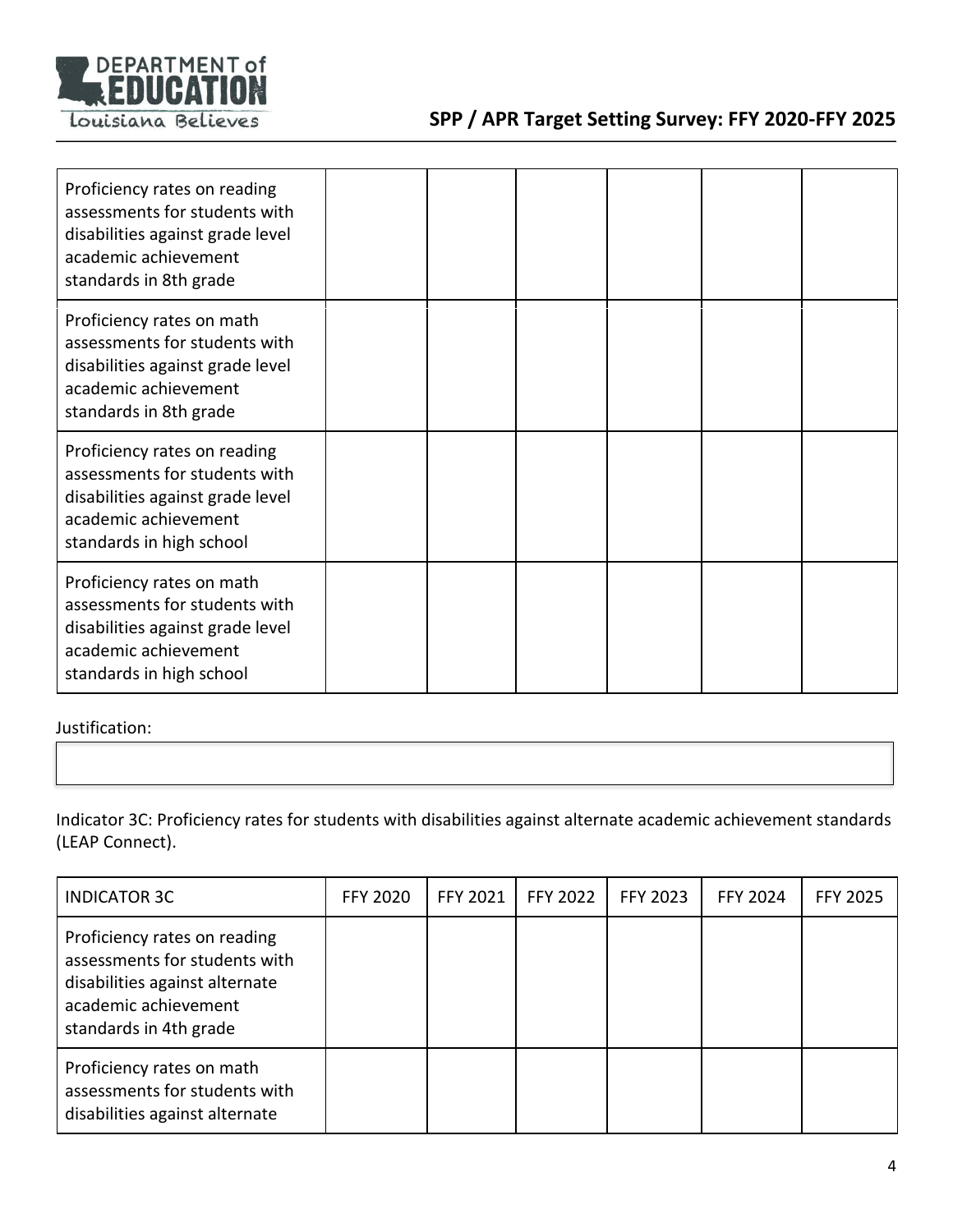

| academic achievement<br>standards in 4th grade                                                                                                      |  |  |  |
|-----------------------------------------------------------------------------------------------------------------------------------------------------|--|--|--|
| Proficiency rates on reading<br>assessments for students with<br>disabilities against alternate<br>academic achievement<br>standards in 8th grade   |  |  |  |
| Proficiency rates on math<br>assessments for students with<br>disabilities against alternate<br>academic achievement<br>standards in 8th grade      |  |  |  |
| Proficiency rates on reading<br>assessments for students with<br>disabilities against alternate<br>academic achievement<br>standards in high school |  |  |  |
| Proficiency rates on math<br>assessments for students with<br>disabilities against alternate<br>academic achievement<br>standards in high school    |  |  |  |

Justification:

Indicator 3D: Proficiency gap rates against grade level academic achievement standards (LEAP 2025) for students with disabilities versus students without disabilities.

| <b>INDICATOR 3D</b>                                                                                                                                                                  | <b>FFY 2020</b> | FFY 2021 | <b>FFY 2022</b> | <b>FFY 2023</b> | <b>FFY 2024</b> | <b>FFY 2025</b> |
|--------------------------------------------------------------------------------------------------------------------------------------------------------------------------------------|-----------------|----------|-----------------|-----------------|-----------------|-----------------|
| Proficiency gap rate against<br>grade level academic<br>achievement standards on<br>reading assessments for<br>students with disabilities versus<br>students without disabilities in |                 |          |                 |                 |                 |                 |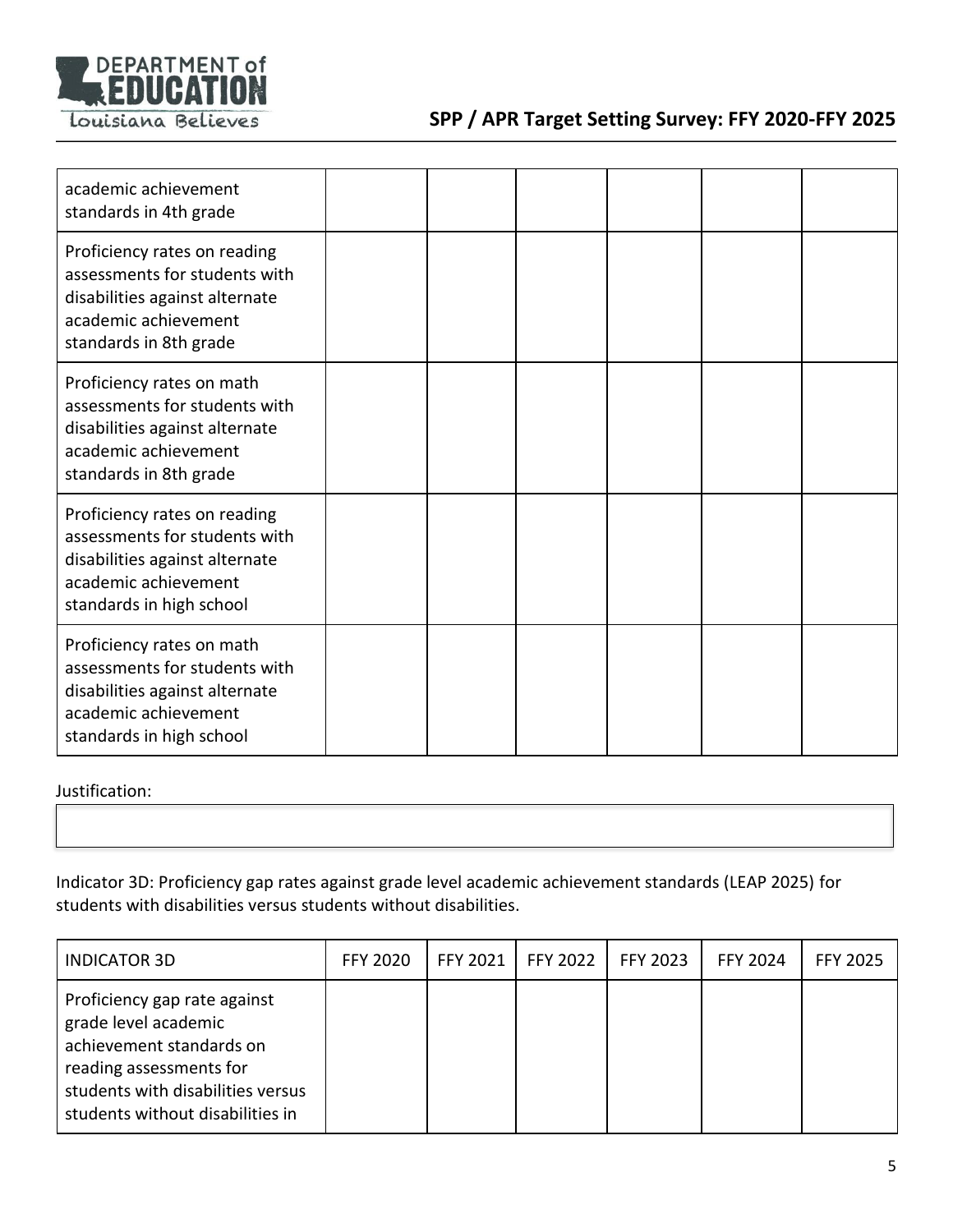

| 4th grade                                                                                                                                                                                           |  |  |  |
|-----------------------------------------------------------------------------------------------------------------------------------------------------------------------------------------------------|--|--|--|
| Proficiency gap rate against<br>grade level academic<br>achievement standards on math<br>assessments for students with<br>disabilities versus students<br>without disabilities in 4th grade         |  |  |  |
| Proficiency gap rate against<br>grade level academic<br>achievement standards on<br>reading assessments for<br>students with disabilities versus<br>students without disabilities in<br>8th grade   |  |  |  |
| Proficiency gap rate against<br>grade level academic<br>achievement standards on math<br>assessments for students with<br>disabilities versus students<br>without disabilities in 8th grade         |  |  |  |
| Proficiency gap rate against<br>grade level academic<br>achievement standards on<br>reading assessments for<br>students with disabilities versus<br>students without disabilities in<br>high school |  |  |  |
| Proficiency gap rate against<br>grade level academic<br>achievement standards on math<br>assessments for students with<br>disabilities versus students<br>without disabilities in high school       |  |  |  |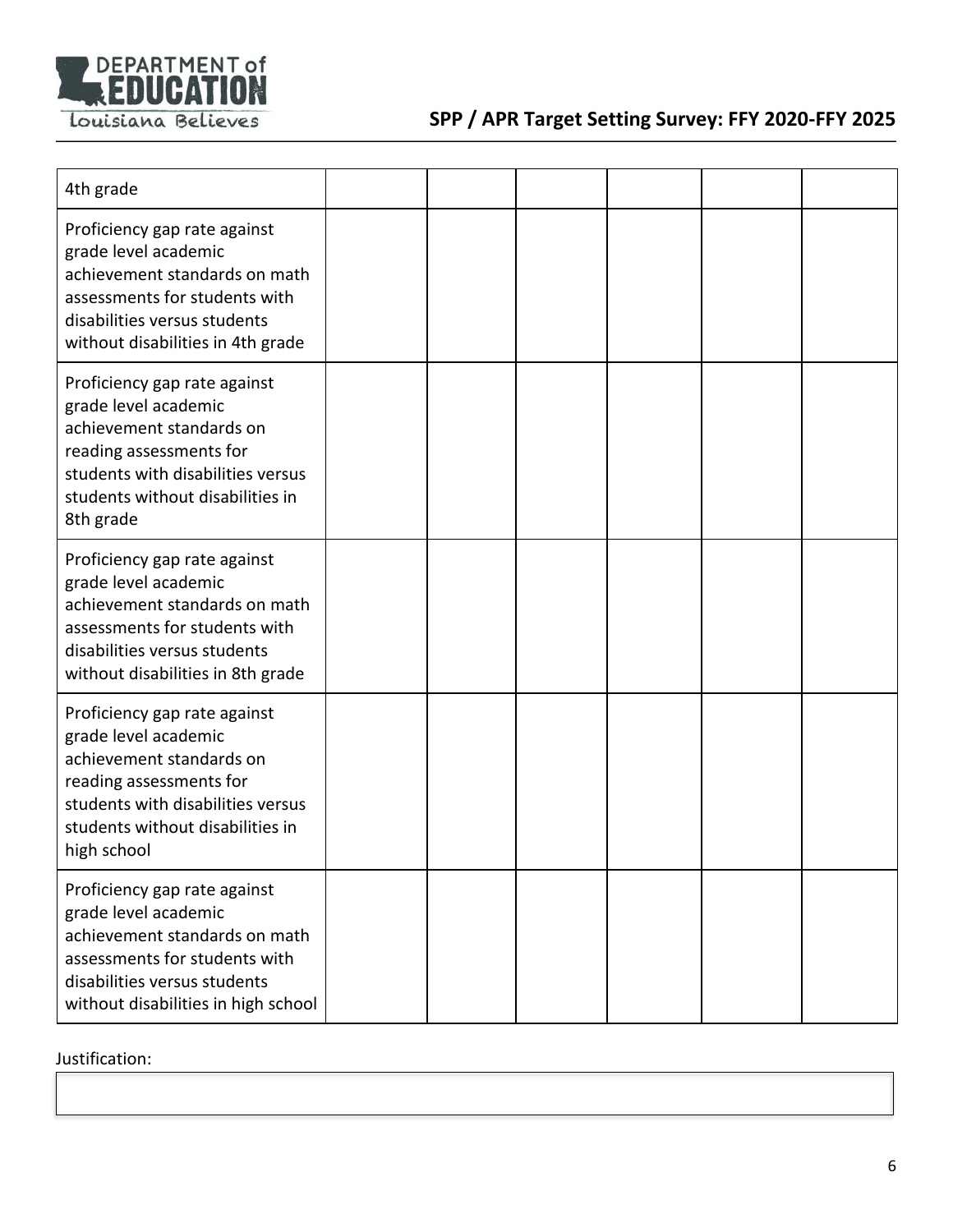

Indicator 4A: Percent of school systems that suspend or expel students with disabilities for greater than 10 days within a school year.

| INDICATOR 4A                                                                                                                       | <b>FFY 2020</b> | FFY 2021 1 | <b>FFY 2022</b> | <b>FFY 2023</b> | <b>FFY 2024</b> | <b>FFY 2025</b> |
|------------------------------------------------------------------------------------------------------------------------------------|-----------------|------------|-----------------|-----------------|-----------------|-----------------|
| Percent of school systems that<br>suspend or expel students with<br>disabilities for greater than 10<br>days within a school year. |                 |            |                 |                 |                 |                 |

Justification:

Indicator 5: Educational placement for school-aged students with disabilities.

| <b>INDICATOR 5</b>                                                                                                                                                                 | <b>FFY 2020</b> | FFY 2021 | <b>FFY 2022</b> | <b>FFY 2023</b> | <b>FFY 2024</b> | <b>FFY 2025</b> |
|------------------------------------------------------------------------------------------------------------------------------------------------------------------------------------|-----------------|----------|-----------------|-----------------|-----------------|-----------------|
| 5A: Percent of students with<br>disabilities ages 6-21 and age 5<br>in Kindergarten served inside the<br>regular classroom for 80% or<br>more of the day.                          |                 |          |                 |                 |                 |                 |
| 5B: Percent of students with<br>disabilities ages 6-21 and age 5<br>in Kindergarten served inside the<br>regular classroom less than 40%<br>of the day.                            |                 |          |                 |                 |                 |                 |
| 5C: Percent of students with<br>disabilities ages 6-21 and age 5<br>in Kindergarten served in<br>separate schools, residential<br>facilities, or hospital/homebound<br>placements. |                 |          |                 |                 |                 |                 |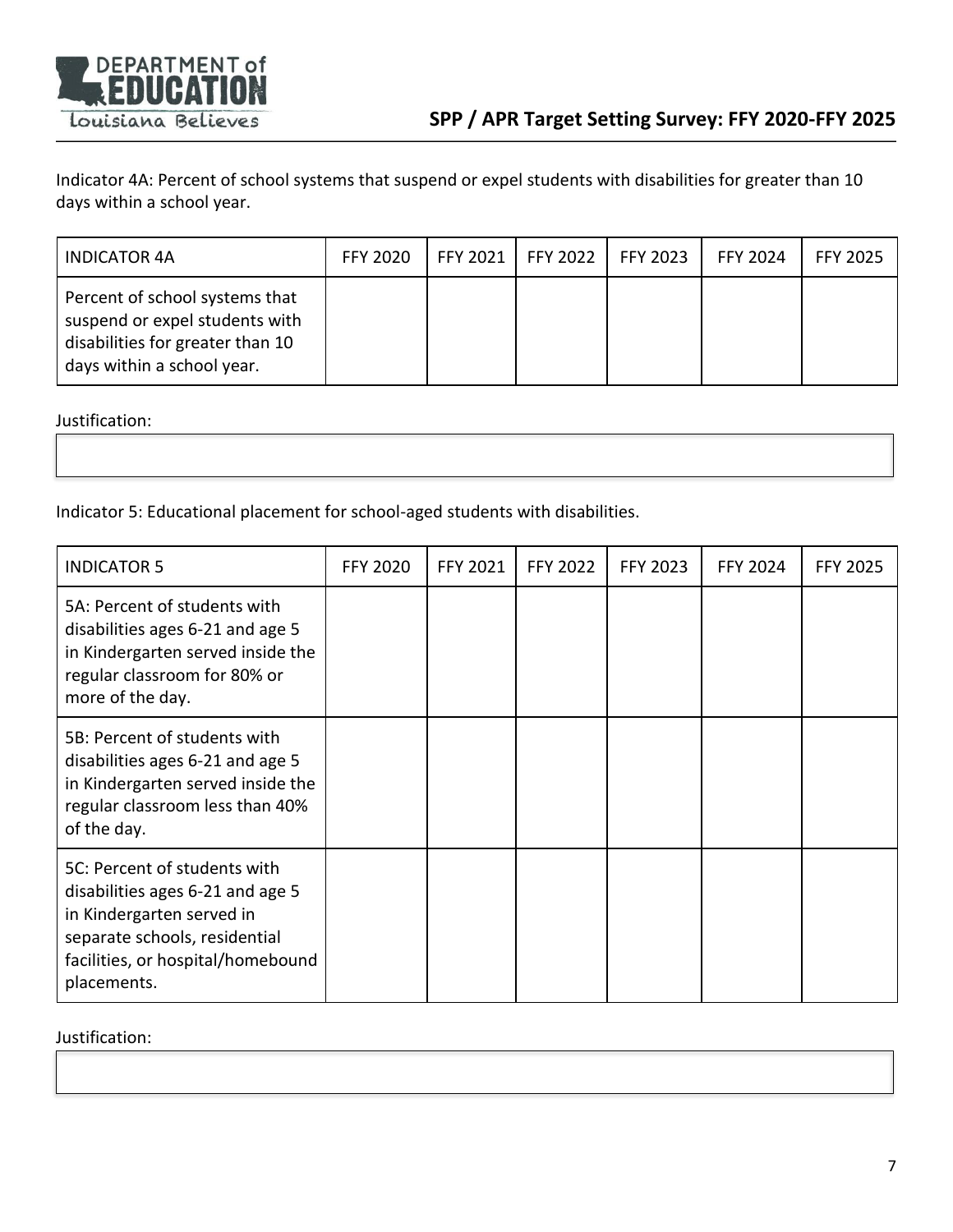

Indicator 6: Educational placement for students with disabilities in Preschool programs.

| <b>INDICATOR 6</b>                                                                                                                                                                                                           | <b>FFY 2020</b> | <b>FFY 2021</b> | <b>FFY 2022</b> | <b>FFY 2023</b> | <b>FFY 2024</b> | <b>FFY 2025</b> |
|------------------------------------------------------------------------------------------------------------------------------------------------------------------------------------------------------------------------------|-----------------|-----------------|-----------------|-----------------|-----------------|-----------------|
| 6A: Percent of students with<br>disabilities ages 3-5 enrolled in a<br>regular early childhood program<br>and served the majority of<br>special education and related<br>services in the regular early<br>childhood program. |                 |                 |                 |                 |                 |                 |
| 6B: of students with disabilities<br>ages 3-5 receiving special<br>education and related services in<br>a separate special education<br>class, separate school, or<br>residential facility.                                  |                 |                 |                 |                 |                 |                 |
| 6C: Percent of students with<br>disabilities ages 3-5 receiving<br>special education and related<br>services at home.                                                                                                        |                 |                 |                 |                 |                 |                 |

Justification:

Indicator 7A: Positive social-emotional skills for students with disabilities.

| <b>INDICATOR 7A</b>                                                                                                                                                                                                                  | <b>FFY 2020</b> | FFY 2021 | <b>FFY 2022</b> | <b>FFY 2023</b> | <b>FFY 2024</b> | <b>FFY 2025</b> |
|--------------------------------------------------------------------------------------------------------------------------------------------------------------------------------------------------------------------------------------|-----------------|----------|-----------------|-----------------|-----------------|-----------------|
| Measure 1: Percent of students<br>with disabilities ages 3-5 who<br>entered a preschool program<br>below age expectations and<br>substantially increased their rate<br>of growth by the time they<br>turned 6 or exited the program. |                 |          |                 |                 |                 |                 |
| Measure 2: Percent of students<br>with disabilities ages 3-5 who                                                                                                                                                                     |                 |          |                 |                 |                 |                 |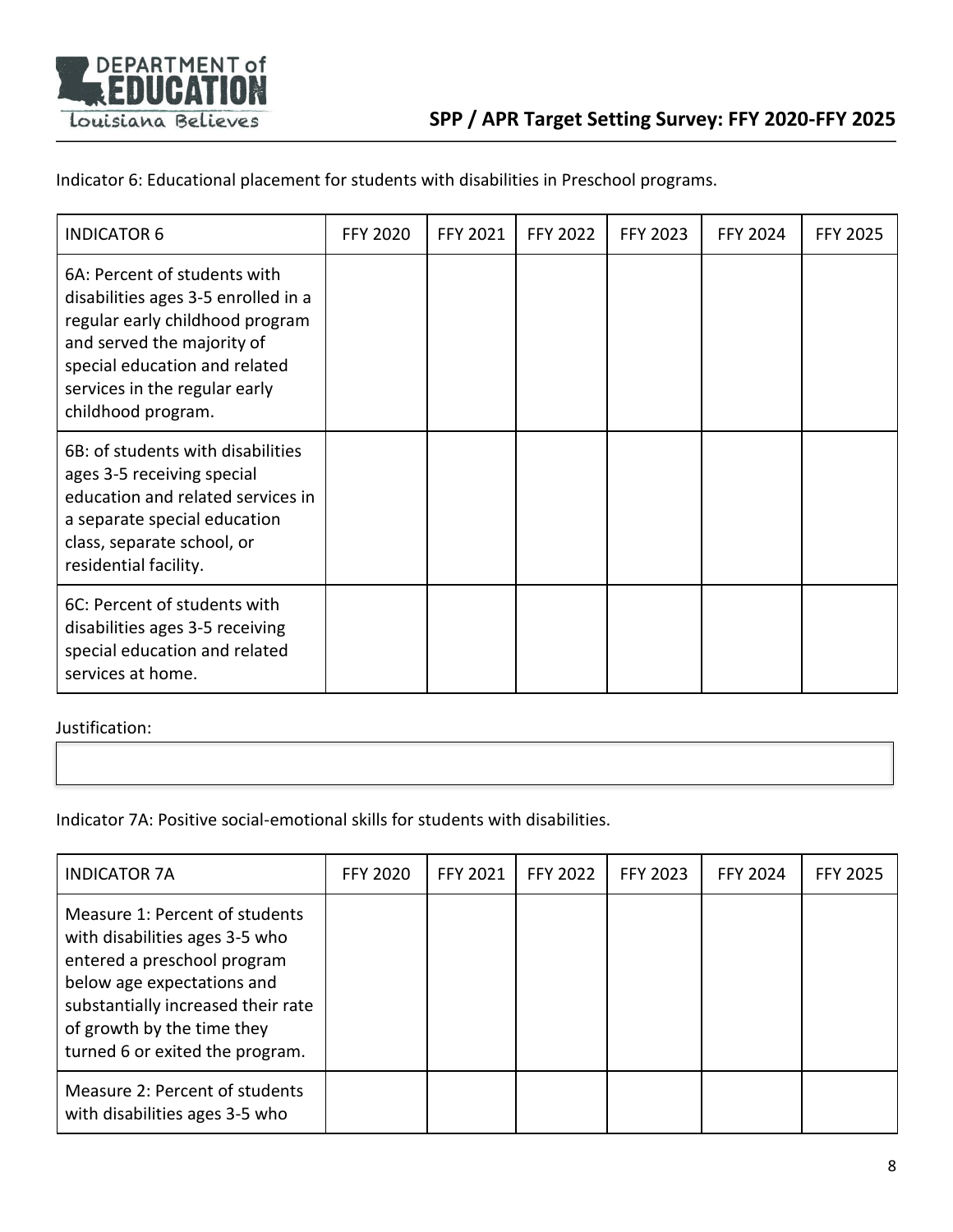

| were functioning within age     |  |  |  |
|---------------------------------|--|--|--|
| expectations by the time they   |  |  |  |
| turned 6 or exited the program. |  |  |  |

Justification:

Indicator 7B: Acquisition and use of knowledge and skills for students with disabilities.

| <b>INDICATOR 7B</b>                                                                                                                                                                                                                  | <b>FFY 2020</b> | FFY 2021 | <b>FFY 2022</b> | <b>FFY 2023</b> | <b>FFY 2024</b> | <b>FFY 2025</b> |
|--------------------------------------------------------------------------------------------------------------------------------------------------------------------------------------------------------------------------------------|-----------------|----------|-----------------|-----------------|-----------------|-----------------|
| Measure 1: Percent of students<br>with disabilities ages 3-5 who<br>entered a preschool program<br>below age expectations and<br>substantially increased their rate<br>of growth by the time they<br>turned 6 or exited the program. |                 |          |                 |                 |                 |                 |
| Measure 2: Percent of students<br>with disabilities ages 3-5 who<br>were functioning within age<br>expectations by the time they<br>turned 6 or exited the program.                                                                  |                 |          |                 |                 |                 |                 |

Justification:

Indicator 7C: Use of appropriate behaviors for students with disabilities to meet their needs.

| <b>INDICATOR 7C</b>                                                                                                                                                                                                                  | <b>FFY 2020</b> | FFY 2021 | <b>FFY 2022</b> | FFY 2023 | <b>FFY 2024</b> | <b>FFY 2025</b> |
|--------------------------------------------------------------------------------------------------------------------------------------------------------------------------------------------------------------------------------------|-----------------|----------|-----------------|----------|-----------------|-----------------|
| Measure 1: Percent of students<br>with disabilities ages 3-5 who<br>entered a preschool program<br>below age expectations and<br>substantially increased their rate<br>of growth by the time they<br>turned 6 or exited the program. |                 |          |                 |          |                 |                 |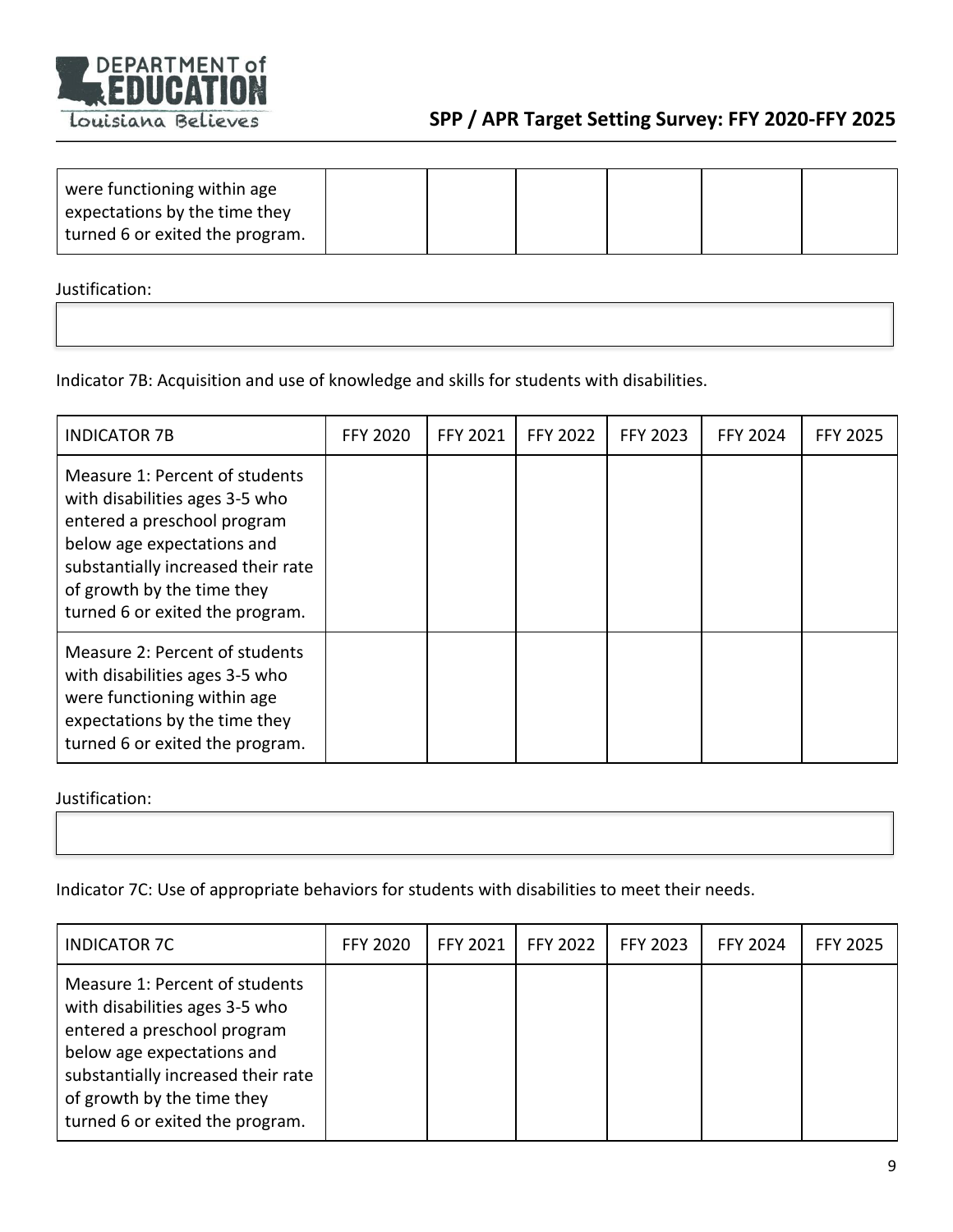

| Measure 2: Percent of students<br>with disabilities ages 3-5 who<br>were functioning within age<br>expectations by the time they |  |  |  |
|----------------------------------------------------------------------------------------------------------------------------------|--|--|--|
| turned 6 or exited the program.                                                                                                  |  |  |  |

Justification:

Indicator 8: Parent involvement for students with disabilities.

| <b>INDICATOR 8</b>                                                                                                                                                                                | <b>FFY 2020</b> | <b>FFY 2021</b> | <b>FFY 2022</b> | FFY 2023 | <b>FFY 2024</b> | <b>FFY 2025</b> |
|---------------------------------------------------------------------------------------------------------------------------------------------------------------------------------------------------|-----------------|-----------------|-----------------|----------|-----------------|-----------------|
| Percent of parents of students<br>with disabilities who agree that<br>schools facilitate parent<br>involvement as a means of<br>improving services and results<br>for students with disabilities. |                 |                 |                 |          |                 |                 |

| Indicator 14: Post school outcomes for students with disabilities. |
|--------------------------------------------------------------------|
|--------------------------------------------------------------------|

| <b>INDICATOR 14</b>                                                                                                                                                                      | <b>FFY 2020</b> | FFY 2021 | <b>FFY 2022</b> | FFY 2023 | <b>FFY 2024</b> | <b>FFY 2025</b> |
|------------------------------------------------------------------------------------------------------------------------------------------------------------------------------------------|-----------------|----------|-----------------|----------|-----------------|-----------------|
| 14A: Percent of students with<br>disabilities who had an IEP at the<br>time they left high school and<br>were enrolled in higher<br>education within one year of<br>leaving high school. |                 |          |                 |          |                 |                 |
| 14B: Percent of students with<br>disabilities who had an IEP at the<br>time they left high school and<br>were enrolled in higher<br>education or were competitively                      |                 |          |                 |          |                 |                 |